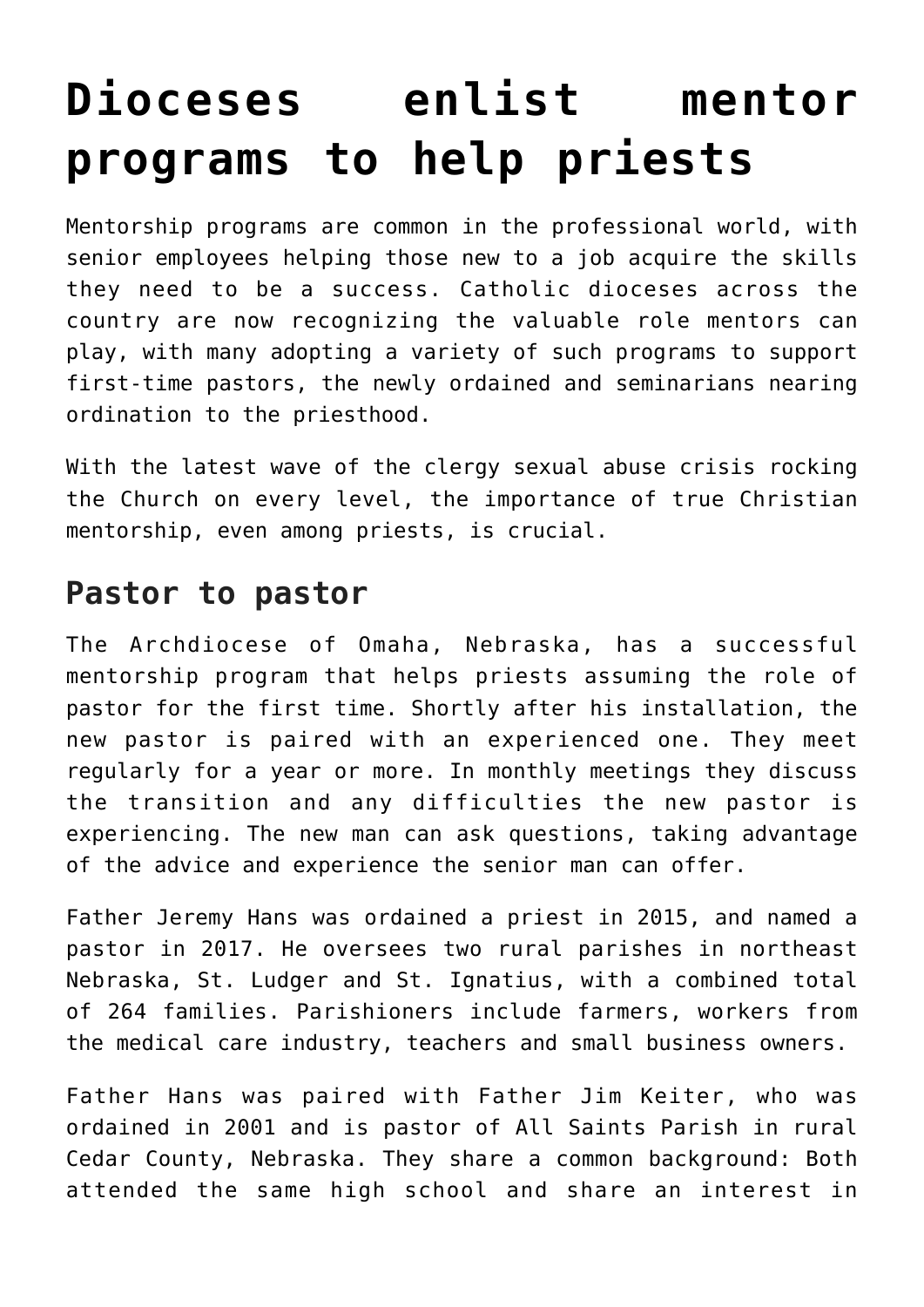science. They meet for breakfast at a café halfway between their parishes. Father Hans asks many questions about parish administration; Father Keiter's counsel includes reminding him to stay focused on the bigger picture rather than getting "bogged down in details."

Father Hans explained, "[I have to] keep in mind that we are here to bring everyone to Jesus Christ and make sure that we are moving toward that goal."

Father Keiter also talks to him about the parochial school, how to work with parish staff and "how to identify the gifts of parishioners so that you can invite them to use those gifts for the parish in a particular group."

Father Keiter said, "I've served at four parishes, two of which I've been pastor. I like to stress that every parish is different, and what works in one may not work in another."

The priest noted that he, too, learned from the mentorship experience. He explained, "Talking through things out loud together sheds new light on our experiences. It has been extremely beneficial to both of us, as I learn, too, and take home new ideas."

He also noted that the camaraderie he shared with his fellow priests was of tremendous value. He said, "In our diocese, the majority of parishes have only one priest. It is easy to get consumed by an assignment; the devil loves to isolate anyone he wants to attack. … We have to do things with our brother priests."

## **'Love your people well'**

The Diocese of Raleigh, North Carolina, assigns seminarians to parishes in the summer months to be mentored by pastors. Father Scott McCue is pastor of St. Thomas More Parish, Chapel Hill, and has mentored "six or seven" seminarians during the summer months since his ordination in 2001. He noted that the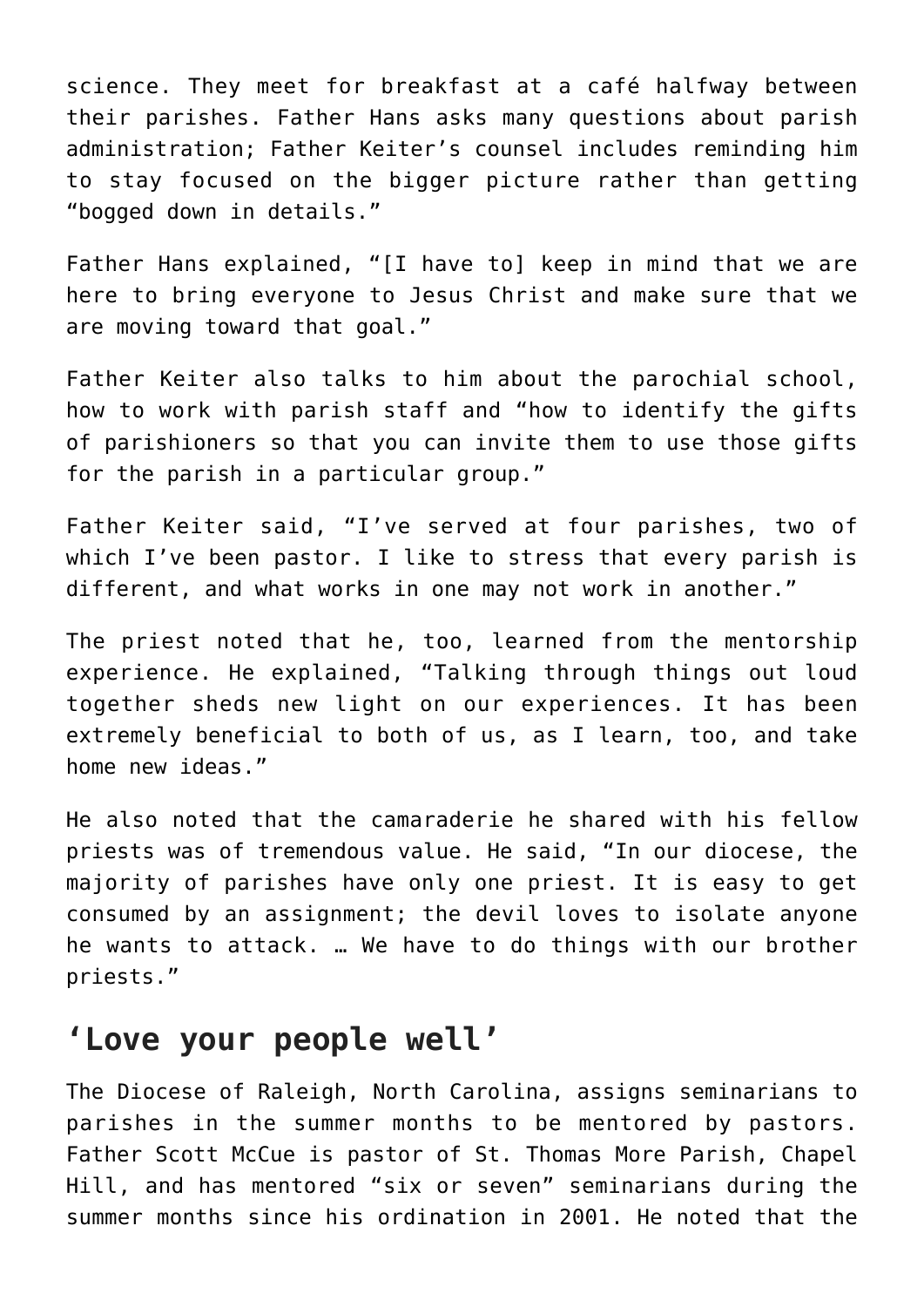diocesan bishop, Bishop Luis Zarama, is also instituting a yearlong seminarian internship program to take place between the seminarian's second and third theology seminary studies.

> **Priests: A Complex Identity** "Priests have a complex identity, which corresponds to the way they exist in the world. If they only filled a specific religious role in society, their identity would be quite simple. In fact, priests exist in the world in three principal ways that are interrelated. Priests exist as human beings. They also exist as believing Christians or disciples of Jesus Christ in his Church. Finally, they exist in a unique sacramental mode, as part of the order of presbyters in the Church." — "**The Basic Plan for the Ongoing Formation of Priests,**" a statement of the U.S. Catholic Bishops (2001)

Men new to ministry, Father McCue said, often have the attitude that they must be "all things to all people." However, he continued, "You have to figure out what you are good at as a priest and do that really well. People will forgive you for your shortcomings. Just love your people well, and the rest will fall into place."

He suggests to his seminarians that they be "very simple," and "prepare to open your heart to love your people like Jesus the Good Shepherd. Meet people where they are. Be merciful. Be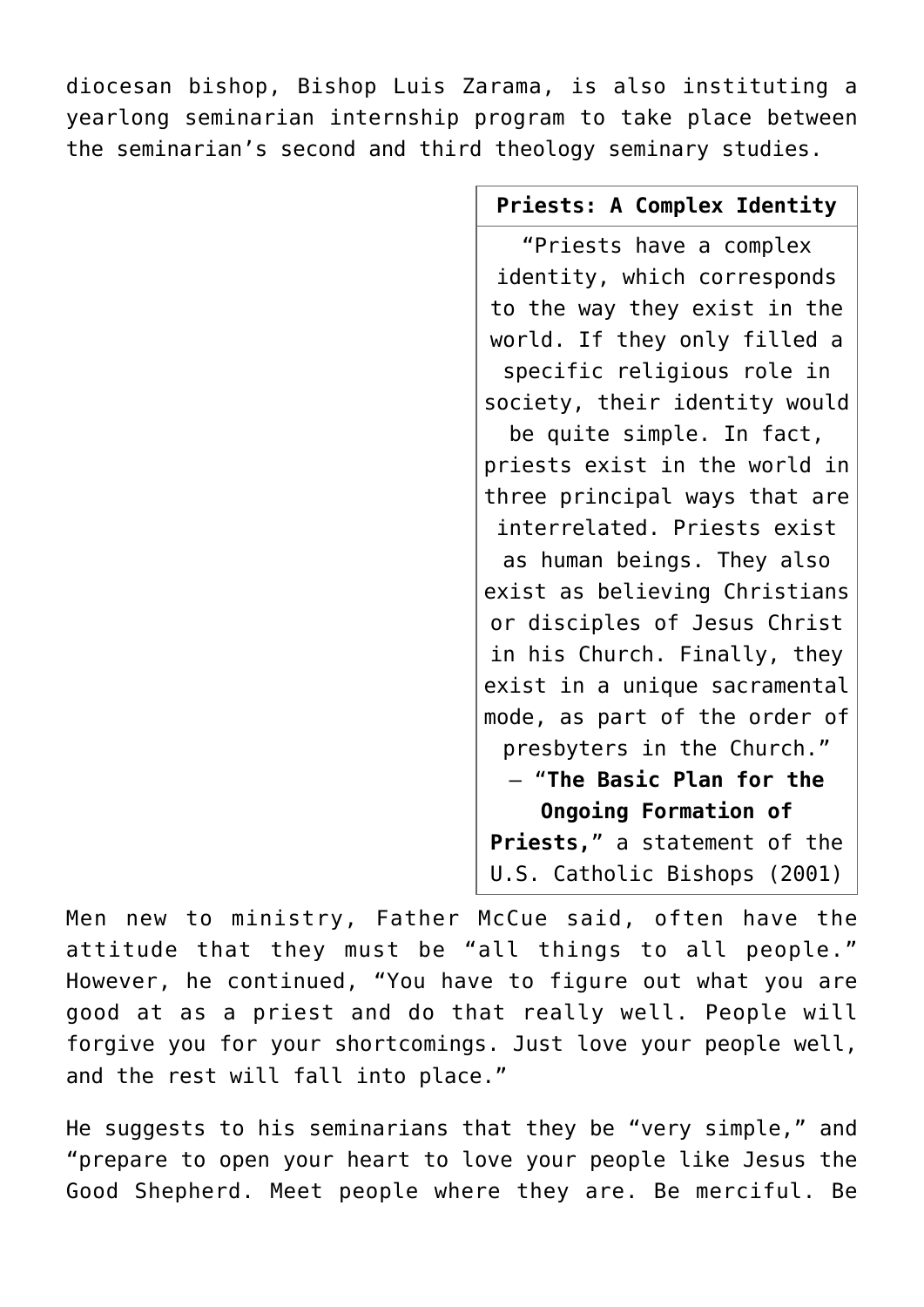joyful."

As St. Thomas More is a large parish, visiting seminarians are given a wide exposure to parish life. They are involved in such areas as pastoral care, youth ministry, liturgy, parish administration and marriage preparation. He is also introduced to the social life of the parish and the fraternal life of parish priests. The goal of the internship, Father McCue noted, is that it allows the seminarians "to get that very necessary practical experience in addition to the intellectual, spiritual, human and pastoral formation that the seminary provides."

Father John Kane was assigned to Father McCue as a transitional deacon in 2015. He went on to be a parochial vicar after his ordination to the priesthood in 2016. He was recently named vice rector of Raleigh's Holy Name of Jesus Cathedral.

Father McCue served in a mentor role with him, he said, teaching him such things as how to prepare a Sunday homily and how to respond to criticism and difficult situations "with calm words that help the listener and still proclaim the truth."

Mentorship is "good and needed," he said, and can come in a variety of ways: "through good example, and through good teaching, but also through learning from the mistakes of others, even mentors. In any kind of mentorship, especially in the priesthood, if you pay attention, you will realize that it is Christ who does all the mentoring in the first place. And Christ is perfect."

## **Essential guidance**

Five years ago the Diocese of Oakland, California, adopted mentorship programs for newly ordained priests and first-time pastors. Father Jerry Brown serves as continuing formation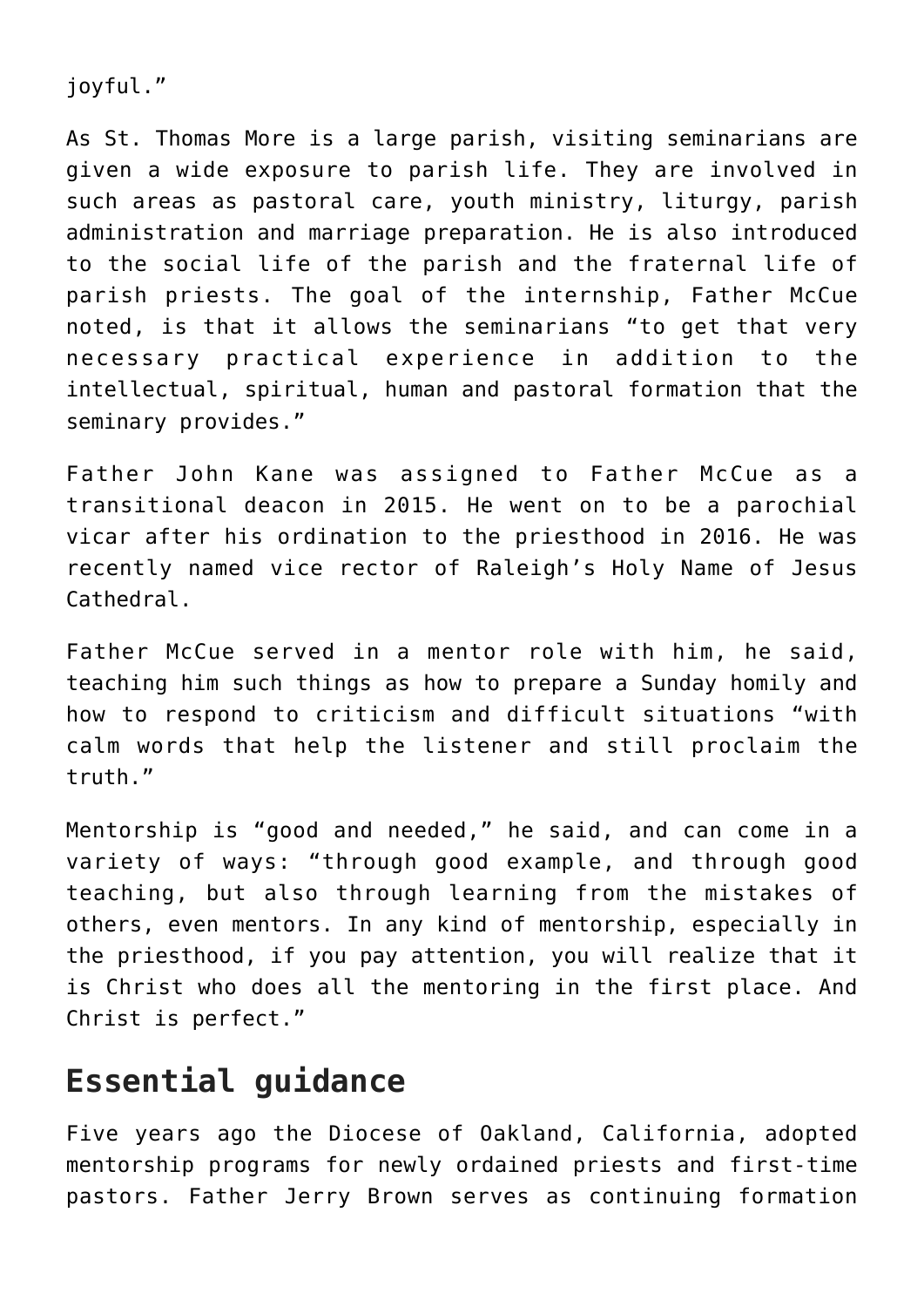director for Oakland's priests, and has served as a mentor. He oversees both programs. Once a man is ordained or becomes a pastor, he meets with Father Brown and is given a list of 18 diocesan priests he can choose from to be his mentor. He may also request someone not on the list, but Father Brown must approve.

Regarding the newly ordained, he said, "Becoming a priest is a big change from the regimented, routine life of the seminary. Inside you're watched 24/7; once you get out, no one is telling you what to do or checking up on you. It's in this situation that guys can get into trouble."

Adapting to the high visibility of the priesthood can be another challenge. Father Brown explained, "You are a nobody as a seminarian, but once you're ordained, everyone's grabbing your hand and asking for your blessing."

The newly ordained sometimes have "personality clashes" with their new pastors and experience the loneliness that can accompany the diocesan priesthood. Father Brown said, "You're by yourself a lot of time. You have to learn to go out and make friends."

In the Diocese of Oakland, Father Brown recalled three new priests who in recent years left the diocesan priesthood. None took advantage of possible mentors available to them. Father believes that men leaving the priesthood in their first five years of ministry is a significant problem nationwide, and the mentor program was one way Oakland Bishop Michael C. Barber, SJ, was attempting to combat the problem.

New pastors can also benefit from a mentor's advice. Father Brown remembered when he was first named pastor and was placed in the difficult position of having to terminate the employment of some parish staff. He said, "It was my good fortune to have a mentor who guided me with a steady hand. I was on the hotline to him all the time."